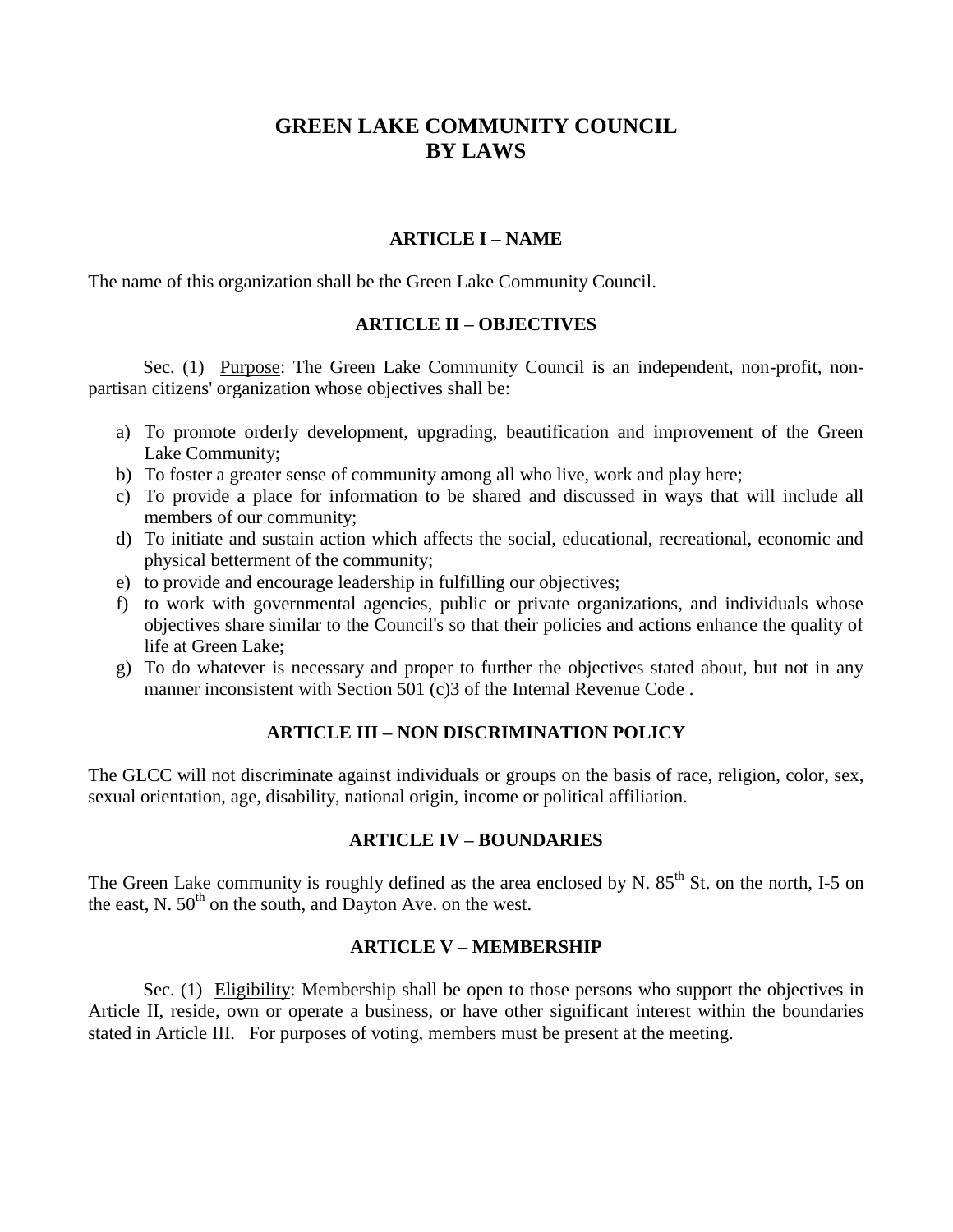## **ARTICLE VI – BOARD OF DIRECTORS**

Sec. (1) Officers: The officers of the GLCC shall be a Chair, Vice-Chair, Treasurer and Secretary.

Sec. (2) Chair: The Chair shall serve as chief executive of the Board, as ex-officio member of all committees except the Nominating Committee, preside at all general meetings and board meetings, and receive and respond to all correspondences.

Sec. (3) Vice-Chair: The Vice-Chair shall perform such duties as the Chair shall direct, and in the absence of the Chair, perform such duties as the Board shall direct. The Vice-Chair automatically succeeds to the Chair position in the event of the Chair's temporary absence or inability to serve, and shall be considered by the Board to be successor to the Chair.

Sec. (4) Treasurer: The Treasurer shall maintain an accounting record of the GLCC, receive and disburse Council funds, prepare financial statements as required by the Council, Chair or, by statue.

Sec. (5) Secretary: The Secretary shall maintain the GLCC mailing list, produce and distribute meeting announcement mailers, and record a permanent file of Meeting Notes.

Sec. (6) Board Members at Large: Shall perform duties assigned to them by the Chairperson. This may be an elected position or board designated.

## **ARTICLE VII – COMMITTEES**

Sec. (1) Task Force: A special committee may be appointed by the Chair to:

- a) Review committees for recommendation of any changes for vote by the Board.
- b) Review general meetings and Board meetings (frequency, time and location) and recommend any changes requiring vote by the Board.
- c) Review of By-laws and recommend any changes for vote by the Board
- Sec. (2) Audit Committee: provides an annual audit of all financial records for a report to the Board.

## **ARTICLE VIII – EXECUTIVE BOARD**

Sec (1) Composition: The Executive Board shall consist of the four officers: Chair, Vice Chair, Treasurer, and Secretary. Members at large may be appointed by the Board or nominated during the normal election process, provided that all officer positions are filled.

Sec. (2) Term of Office: Officers shall serve two year terms. The Chair shall serve not more than two terms consecutively. Board members at large shall serve a three year term commencing with the date of their appointment or nomination.

Sec. (3) Meetings: The Executive Board shall meet six times per year, the second Monday of even numbered months, February, April, June, August, October and December, from 7:00 – 9:00 pm, or more frequently or at other times as arranged by the Board.

Sec. (4) Vacancies: The vice-chairperson automatically succeeds to the position of chairperson in the event of a vacancy. Other vacancies occurring in the Executive Board by reason of resignation of an elected or appointed member must be filled until the next Annual Meeting by the chairperson and confirmed by the Executive Board. Three consecutive unexcused absences from a Board Meeting of a member may be a basis for replacement as decided by vote of the board.

Sec. (5) Authority: Authority to act in behalf of the GLCC between public meetings shall reside with the Executive Board.

Sec. (6) Indemnification of Officers: Each officer now or hereafter, his or her respective heirs,